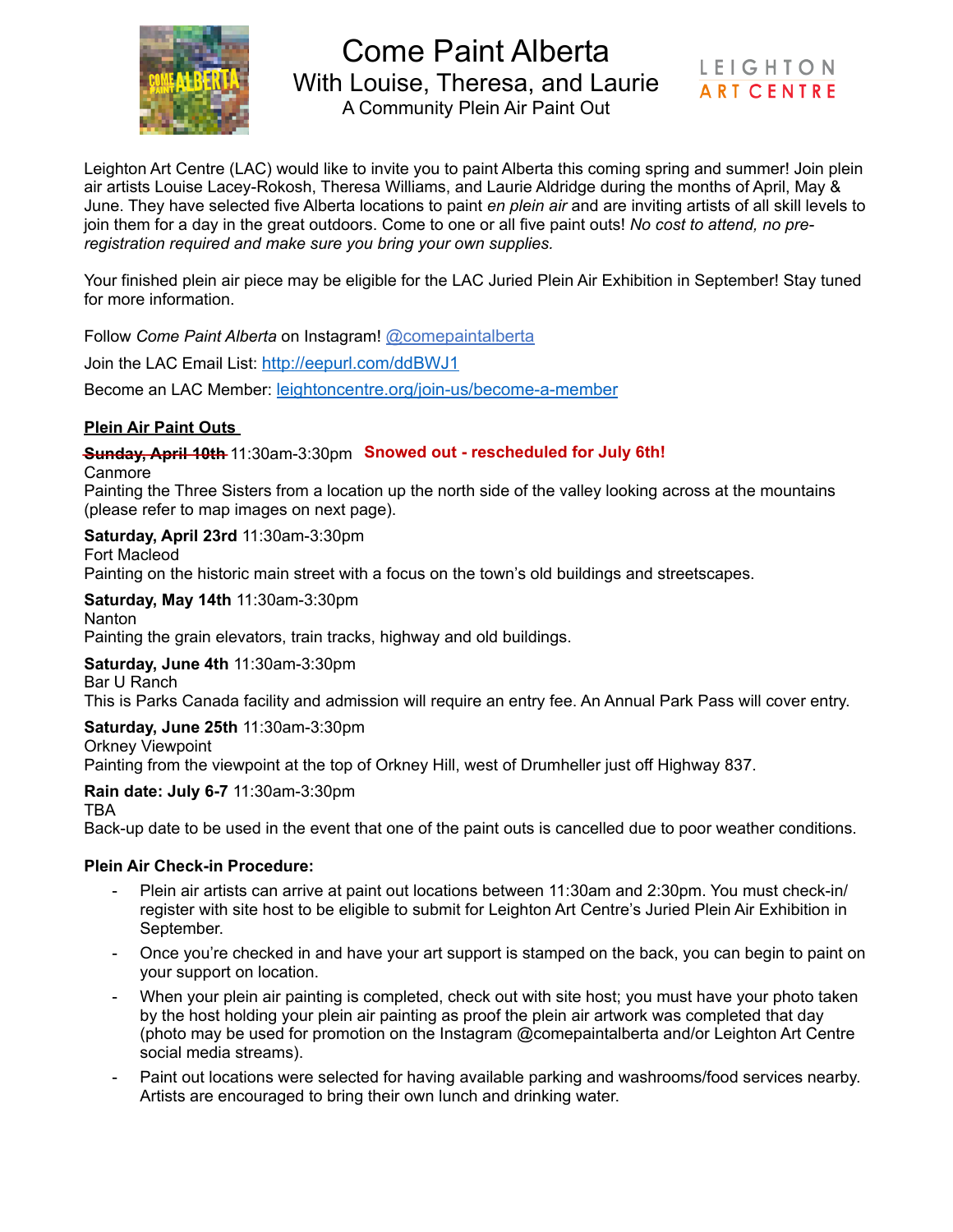| <b>Paint Out Location</b>                                                                                            | Map Image and Location Description                                                                                                                                                                                                                                                               |
|----------------------------------------------------------------------------------------------------------------------|--------------------------------------------------------------------------------------------------------------------------------------------------------------------------------------------------------------------------------------------------------------------------------------------------|
| Canmore                                                                                                              | There are several benches there for people to sit down. And street parking!<br>Snowed out - rescheduled for July 6th!                                                                                                                                                                            |
| Sunday April 10th                                                                                                    |                                                                                                                                                                                                                                                                                                  |
| 11:30am-3:30pm                                                                                                       |                                                                                                                                                                                                                                                                                                  |
| Google Maps:<br>100 Benchlands<br>Terrace – at the end of<br>the cul-de-sac<br><b>Canmore Location</b><br><b>Map</b> |                                                                                                                                                                                                                                                                                                  |
|                                                                                                                      |                                                                                                                                                                                                                                                                                                  |
| Fort Macleod                                                                                                         | Location is 2 <sup>nd</sup> Avenue and 24 <sup>th</sup> Street, looking at the Queen's Hotel from the corner in                                                                                                                                                                                  |
| Saturday, April 23rd                                                                                                 | front of the CIBC. The Empress Theatre is a few doors down the street and the Fort<br>Museum is across Hwy 2 behind the Empress. There is a large parking lot behind the                                                                                                                         |
|                                                                                                                      | Empress and the Queens. There are some service stations east of this location. Lots of<br>interesting streetscapes, and the Oldman River valley is nearby.                                                                                                                                       |
| 11:30am-3:30pm                                                                                                       |                                                                                                                                                                                                                                                                                                  |
| <b>Fort Macleod Location</b><br>Map                                                                                  |                                                                                                                                                                                                                                                                                                  |
| Nanton<br>Saturday, May 14th                                                                                         | Location is near 2210 20th Ave. There is large parking area so lots of room. The Grain<br>Elevator Visitor Centre has facilities and there are service stations just south. We will be<br>painting the elevators, however there are many old buildings and interesting streetscapes<br>close by. |